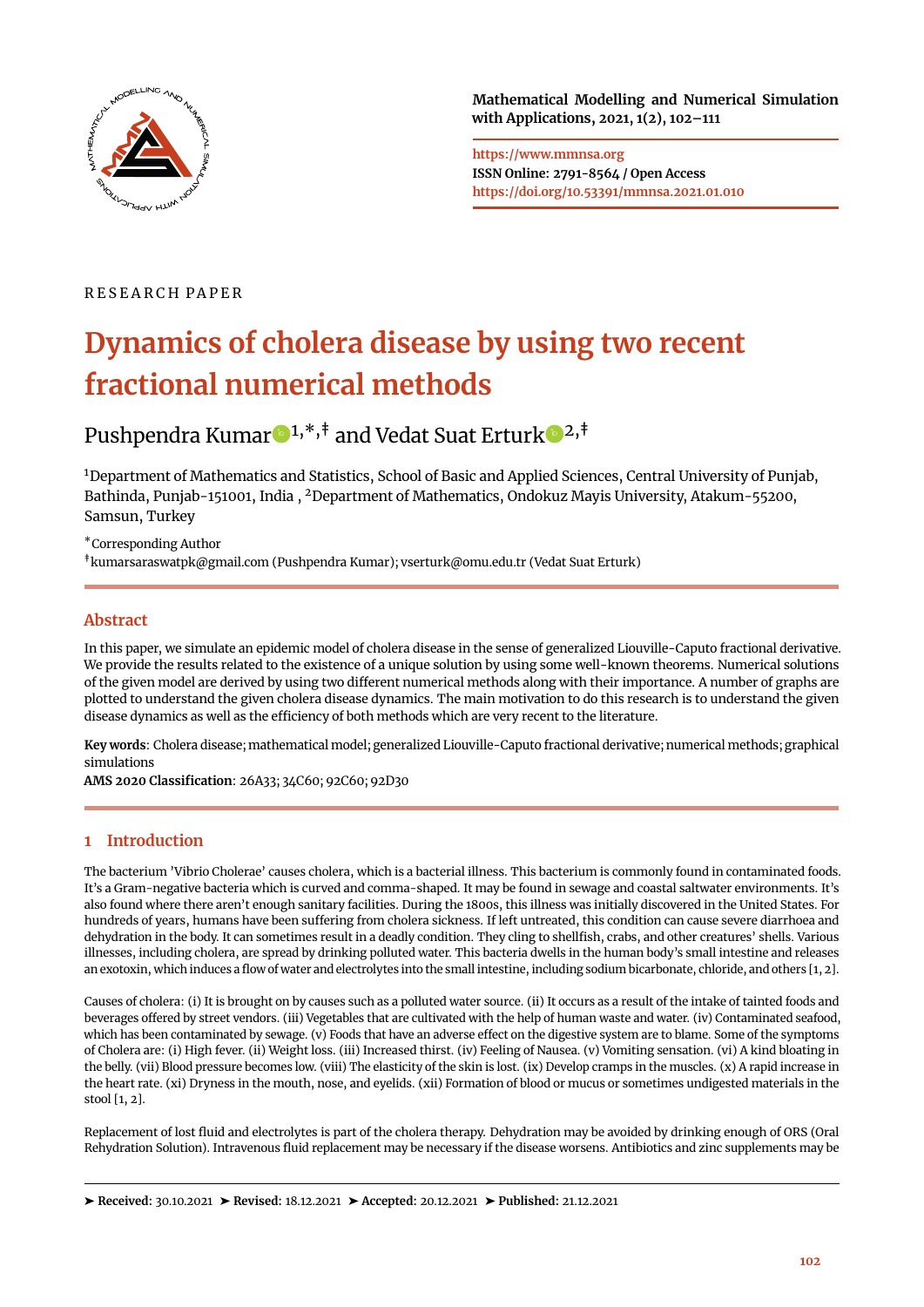prescribed by doctors to treat diarrhoea. Recently, some novel mathematical studies have been come out to define the dynamics of cholera. In [\[3\]](#page-8-2), a cholera disease model with optimal control treatment is defined. Authors in ref. [\[4\]](#page-8-3) have given some mathematical modelling related analysis on the dynamics of cholera. Study given in ref. [\[5\]](#page-8-4) describes the transmission dynamics of cholera by using a mathematical modeling along with control strategies. In [\[6\]](#page-8-5), spatial synchrony in fractional order metapopulation cholera transmission is given.

As we know that the fractional derivatives [\[7,](#page-8-6) [8\]](#page-8-7) are helpful operators to study real-world problems in the sense of mathematical modeling. Recently, a number of studies have been coming to the literature on this topic. In the epidemic modelings, disease like COVID-19 [\[9,](#page-8-8) [10,](#page-8-9) [11,](#page-8-10) [12,](#page-8-11) [13,](#page-8-12) [14,](#page-8-13) [15,](#page-8-14) [16,](#page-8-15) [17,](#page-8-16) [18\]](#page-8-17), cancer therapy [\[19\]](#page-8-18), tuberculosis [\[20\]](#page-8-19), malaria [\[21\]](#page-8-20), lassa hemorrhagic fever [\[22\]](#page-8-21), and canine distemper virus [\[23\]](#page-8-22), etc. have been successfully studied. Applications of fractional derivatives in psychology [\[24\]](#page-9-1), ecology [\[25,](#page-9-2) [26\]](#page-9-3), and plant epidemiology [\[27,](#page-9-4) [28\]](#page-9-5) have been derived by many researchers. Several novel fractional-order mathematical models for studying the calcium distribution in nerve cells are introduced in refs. [\[29,](#page-9-6) [30,](#page-9-7) [31,](#page-9-8) [32\]](#page-9-9). Also, some novel recent applications of fractional-order computational methods in different real-world problems can be studied from refs. [\[33,](#page-9-10) [34,](#page-9-11) [35,](#page-9-12) [36,](#page-9-13) [37\]](#page-9-14). Nowadays, scientists use different types of fractional derivatives with or without singular kernels in a huge amount to solve various types of real-world problems. In our study, we use the generalised Liouville-Caputo fractional derivative to simulate a mathematical model of the cholera epidemic. The novelty of this work is to explore the given disease dynamics as well as the efficiency of both numerical schemes which are very recent to the literature.

This article is divided into number of sections. After defining cholera epidemic, we mention two necessary definitions in Section [2.](#page-1-0) In Section [3,](#page-1-1) a cholera model followed by the fractional model is proposed. In Section [4,](#page-2-0) results related to existence and uniqueness analysis are given. The solution of the model by using two different numerical methods is given in Section [5.](#page-3-0) All results and discussion are explained in Section [6.](#page-5-0) Finally, concluding remarks are given in the last Section [7.](#page-7-0)

## <span id="page-1-0"></span>**2 Preliminaries**

Here we recall the definitions of two fractional derivatives.

**Definition 1**  $[8]$  The Liouville-Caputo non-integer order derivative of  $\mathcal{L} \in \textnormal{C}_{-1}^d$  is defined by

$$
D_t^{\varrho} \mathcal{L}(t) = \begin{cases} \frac{d^q \mathcal{L}(t)}{d \zeta^q}, & \varrho = q \in \mathbb{N} \\ \frac{1}{\Gamma(q-\varrho)} \int_0^t (t-\vartheta)^{q-\varrho-1} \mathcal{L}^{(q)}(\vartheta) d\vartheta, & q-1 < \varrho < q, q \in \mathbb{N}. \end{cases}
$$
(1)

 $Definition 2$  [\[38\]](#page-9-15) The generalized Liouville-Caputo-type non-integer order derivative,  $D_{d_+}^{\varrho,\rho}$  of order  $_\varrho$ > 0 is given by

$$
(D_{d_+}^{\varrho,\rho}\mathcal{L})(\xi) = \frac{\rho^{\varrho-q+1}}{\Gamma(q-\varrho)}\int_d^{\xi} s^{\rho-1}(\xi^{\rho}-s^{\rho})^{q-\varrho-1}\left(s^{1-\rho}\frac{d}{ds}\right)^q \mathcal{L}(s)ds, \ \xi > d,
$$
 (2)

*where*  $\rho > 0$ ,  $d \geq 0$ , and  $q - 1 < \rho \leq q$ .

## <span id="page-1-1"></span>**3 Model description**

Now we describe the dynamics of the mathematical model used to study the cholera epidemic. Recently, authors in ref. [\[4\]](#page-8-3) proposed an integer-order mathematical model consisting following ordinary differential equations

<span id="page-1-2"></span>
$$
\begin{cases}\nS' = b - dS - \beta SI + \nu V + \gamma R, \\
I' = -dI + \beta SI - \sigma I - \omega I - \alpha I, \\
R' = -dR + \alpha I - \gamma R, \\
V' = \sigma I - \nu V,\n\end{cases} \tag{3}
$$

where *N* = *S* + *I* + *R* + *V*. In this model, the cholera disease is distributed into four classes. *S* is for susceptible class, *I* is for infected individuals at contact rate β, *R* is for recovered humans at a rate α and *V* is for the environment. A brief description of all parameter values is given in Table [1.](#page-2-1) The disease-free equilibrium is defined by

$$
(S^*, 0, 0, 0) = \left(\frac{b}{d}, 0, 0, 0\right). \tag{4}
$$

The endemic equilibrium is

$$
(S^{**},I^{**},R^{**},V^{**})=\left(\frac{(d+\omega+\sigma+\alpha)}{\beta},\frac{(d+\gamma)R^*}{\alpha},\frac{(d+\beta I^*)S^*-b}{\gamma},\frac{\sigma(d+\gamma)R^*}{\gamma\alpha}\right),\tag{5}
$$

and then the basic reproductive number is calculated as

$$
\mathcal{R}_0 = \frac{\beta b}{d} - (d + \omega + \sigma + \alpha). \tag{6}
$$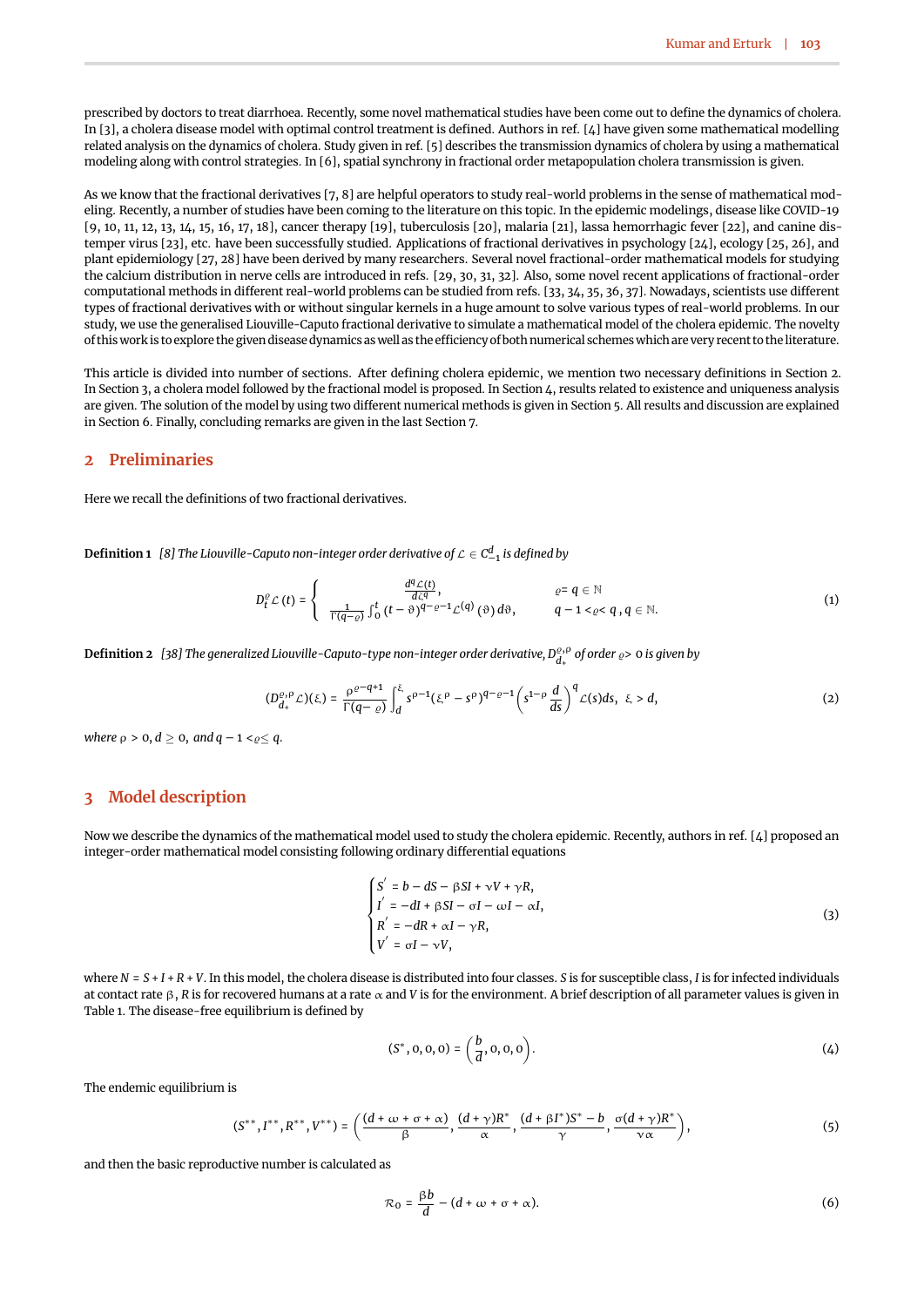<span id="page-2-1"></span>

| Parameter    | Description                                              | Values      |
|--------------|----------------------------------------------------------|-------------|
| h            | Recruitment rate                                         | 0.000096274 |
| d            | Natural death rate                                       | 0.00002537  |
| $\omega$     | Disease induced death rate                               | 0.0004      |
| $\alpha$     | Recovery rate                                            | 0.2         |
| $\mathcal V$ | Rate of recovered humans return to the susceptible class | 0.002       |
| $\sigma$     | Rate of infectious humans contaminate the environment    | 0.1         |
| $\mathsf{v}$ | Environment infect humans with the bacteria at a rate    | 0.075       |
| β            | Contact rate with infectious humans                      | 0.011       |

**Table 1.** Parameter values cited from [\[4\]](#page-8-3)

To capture the hysteresis memory effects in the given model, the generalization of the proposed model [\(3\)](#page-1-2) in the generalised Liouville-Caputo sense is described as follows:

<span id="page-2-2"></span>
$$
\begin{cases}\nC_{D_t^{\rho}, \rho} S = b - dS - \beta SI + \nu V + \gamma R, \\
C_{D_t^{\rho}, \rho} I = -dI + \beta SI - \sigma I - \omega I - \alpha I, \\
C_{D_t^{\rho}, \rho} R = -dR + \alpha I - \gamma R, \\
C_{D_t^{\rho}, \rho} V = \sigma I - \nu V.\n\end{cases} \tag{7}
$$

where  ${}^C D_t^{\varrho,\rho}$  is the notation of generalised Caputo type fractional derivative operator with fractional order  $_\varrho$  and the extra parameter  $\rho$ .

## <span id="page-2-0"></span>**4 Existence and uniqueness analysis**

In this section, we do the analysis for the existence of a unique solution to the proposed model with the help of the consequences of fixed point theory. We perform the analysis for class *S*(*t*) and it is relevant to write that the same analysis will be applicable for the rest of the equations of model [\(7\)](#page-2-2). Let us write the model [\(7\)](#page-2-2) in the following compact form:

$$
\begin{cases}\nC_{D_t^{\rho,\rho}} S(t) = \mathcal{L}_1(t, S), \\
C_{D_t^{\rho,\rho}} I(t) = \mathcal{L}_2(t, I), \\
C_{D_t^{\rho,\rho}} P(t) = \mathcal{L}_3(t, R), \\
C_{D_t^{\rho,\rho}} V(t) = \mathcal{L}_4(t, V),\n\end{cases} \tag{8}
$$

with the initial conditions *S*(0) = *S*<sub>0</sub>, *I*(0) = *I*<sub>0</sub>, *R*(0) = *R*<sub>0</sub>, and *V*(0) = *V*<sub>0</sub>. For proving the analysis for *S*(*t*) class, define the initial value problem (IVP)

$$
{}^{C}D_{t}^{\varrho,\rho}S(t)=\mathcal{L}_{1}(t,S), \qquad (9a)
$$

<span id="page-2-6"></span><span id="page-2-4"></span><span id="page-2-3"></span>
$$
S(0) = S_0. \tag{9b}
$$

The relative Volterra integral equation of the above IVP is

<span id="page-2-5"></span>
$$
S(t) = S(0) + \frac{\rho^{1-\varrho}}{\Gamma(\varrho)} \int_0^t \theta^{\rho-1} (t^{\rho} - \theta^{\rho})^{\varrho-1} \mathcal{L}_1(\theta, S) d\theta.
$$
 (10)

Now we proceed to the following results:

**Theorem 1** [\[39,](#page-9-16) [40\]](#page-9-17) Let  $0 \lt \varrho \le 1$ ,  $S_0 \in \mathbb{R}$ ,  $K > 0$  and  $T^* > 0$ . Consider  $\mathcal{L} := \{(t, S) : t \in [0, T^*], |S - S_0| \le K\}$  and let the function  $\mathcal{L}_1 : \mathcal{L} \to \mathbb{R}$  be *continuous. Also, let M* :=  $\sup_{(t,s)\in\mathcal{L}}|L_1(t,s)|$  *and* 

$$
T = \begin{cases} T^*, & \text{if } M = 0, \\ min\{T^*, \left(\frac{K\Gamma(\varrho + 1)\rho^{\varrho}}{M}\right)^{\frac{1}{\varrho}}\} & \text{otherwise.} \end{cases}
$$
(11)

*Then, there exists a function*  $S \in C[0, T]$  *that satisfies the IVP* [\(9a\)](#page-2-3) *and* [\(9b\)](#page-2-4).

**Theorem 2**  $[39, 40]$  $[39, 40]$  $[39, 40]$  Let  $S(0) \in \mathbb{R}$ ,  $K > 0$ ,  $T^* > 0$ ,  $0 < \varrho \le 1$ . Define the set  $\mathcal{L}$  as in Theorem 1 and let the function  $\mathcal{L}_1 : \mathcal{L} \to \mathbb{R}$  be continuous and *satisfies a Lipschitz condition with respect to the second variable, i.e.*

$$
|\mathcal{L}_1(t, S_1) - \mathcal{L}_1(t, S_2)| \leq L|S_1 - S_2|,
$$

for some constants  $L > 0$  independent to t,  $S_1$ , and  $S_2$ . Then, there exists a unique solution  $S \in C[0,T]$  for the IVP [\(9a\)](#page-2-3) and [\(9b\)](#page-2-4).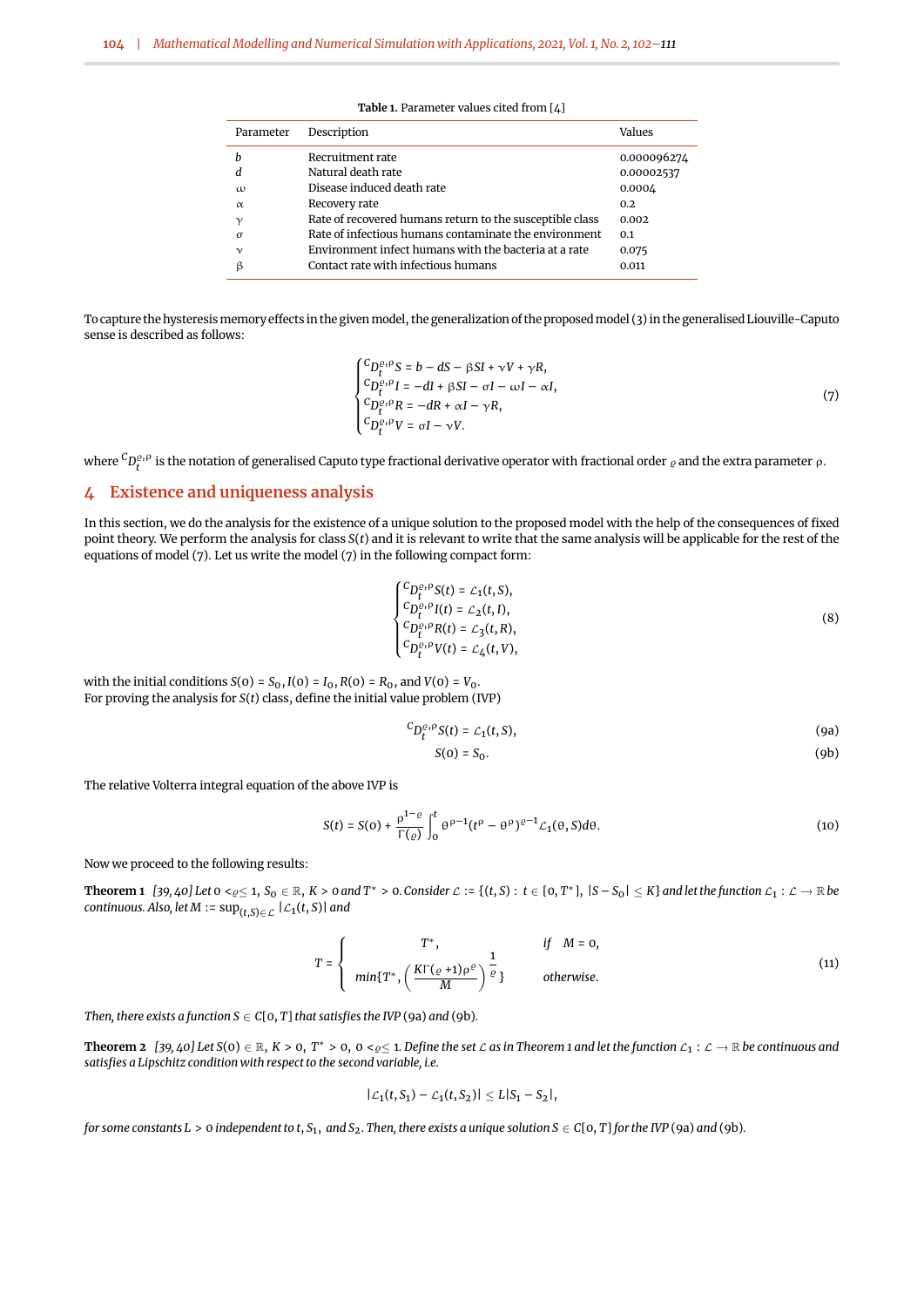## <span id="page-3-0"></span>**5 Numerical solution of the model**

#### **Solution of the projected model using modified Predictor-Corrector algorithm**

Nowadays, a number of numerical methods are available in the literature. Recently, a modified version of the Predictor-Corrector (P-C) scheme to solve delay-type fractional initial value problems has been proposed in ref. [\[41\]](#page-9-18). In this part of the study, we write the numerical solution of the proposed cholera model with the help of the generalised P-C method investigated in ref. [\[38\]](#page-9-15). The reason to use this generalised Liouville-Caputo derivative is its features to generate more varieties in the graphical observations in the presence of both parameters  $\rho$  and  $\rho$ . Now first we consider the solution for the first equation of the cholera model [\(7\)](#page-2-2) by taking equivalent Volterra integral equation

$$
S(t) = S(0) + \frac{\rho^{1-\varrho}}{\Gamma(\varrho)} \int_0^t \theta^{\rho-1} (t^{\rho} - \theta^{\rho})^{\varrho-1} \mathcal{L}_1(\theta, S) d\theta.
$$
 (12)

Now by dividing the interval [0, T] into  $N$  unequal sub-intervals  $\{[t_k,t_{k+1}],\ k=0,1,...,N-1\}$  taking the mesh points

$$
\begin{cases} t_0 = 0, \\ t_{k+1} = (t_k^{\rho} + h)^{1/\rho}, \quad k = 0, 1, ..., N-1, \end{cases}
$$
\n(13)

where  $h = \frac{T^{\rho}}{N}$  $\overline{N}$  . Now, to evolute the approximations  $S_k$ ,  $k = 0, 1, ..., N$ , we are assuming that we have already derived the approximations  $S_j\approx S(t_j)(j=1,2,...,k),$  and we want to calculate the approximation  $S_{k+1}\approx S(t_{k+1})$  by means of the integral equation

$$
S(t_{k+1}) = S(0) + \frac{\rho^{1-\varrho}}{\Gamma(\varrho)} \int_0^{t_{k+1}} \theta^{\rho-1} (t_{k+1}^{\rho} - \theta^{\rho})^{\varrho-1} \mathcal{L}_1(\theta, S) d\theta.
$$
 (14)

Let us take *z* = θ<sup>ρ</sup>, we get

<span id="page-3-2"></span>
$$
S(t_{k+1}) = S(0) + \frac{\rho^{-\varrho}}{\Gamma(\varrho)} \int_0^{t_{k+1}^{\rho}} (t_{k+1}^{\rho} - z)^{\varrho-1} \mathcal{L}_1(z^{1/\rho}, S(z^{1/\rho})) dz.
$$
 (15)

<span id="page-3-1"></span>That is

$$
S(t_{k+1}) = S(0) + \frac{\rho^{-\varrho}}{\Gamma(\varrho)} \sum_{j=0}^{k} \int_{t_j^{\rho}}^{t_{k+1}^{\rho}} (t_{k+1}^{\rho} - z)^{\varrho-1} \mathcal{L}_1(z^{1/\rho}, S(z^{1/\rho})) dz.
$$
 (16)

To approximate the right-hand side of Eq. [\(16\)](#page-3-1), we use the trapezoidal quadrature rule with respect to the weight function  $(t^\rho_{k+1}-z)^{\varrho-1}$ , by replacing the function  $\mathcal{L}_1(z^{1/\rho},S(z^{1/\rho}))$  by its piecewise linear interpolant with nodes chosen at the  $t_j^\rho$  ( $j=0,1,...,k+1$ ), then we obtain

$$
\int_{t_j^{\rho}}^{t_{k+1}^{\rho}} (t_{k+1}^{\rho} - z)^{\rho-1} \mathcal{L}_1(z^{1/\rho}, S(z^{1/\rho})) dz \approx \frac{h^{\rho}}{\rho(\rho+1)} \left[ \left( (k-j)^{\rho+1} - (k-j-\rho)(k-j+1)^{\rho} \right) \mathcal{L}_1(t_j, S(t_j)) \right. \\ \left. + \left( (k-j+1)^{\rho+1} - (k-j+\rho+1)(k-j)^{\rho} \right) \mathcal{L}_1(t_{j+1}, S(t_{j+1})) \right]. \tag{17}
$$

Now putting the above approximations into Eq. [\(16\)](#page-3-1), we obtain the corrector formula for  $S(t_{k+1}),\ k=\rm 0,1,...,N-1,$ 

<span id="page-3-3"></span>
$$
S(t_{k+1}) \approx S(0) + \frac{\rho^{-\varrho} h^{\varrho}}{\Gamma(\varrho + 2)} \sum_{j=0}^{k} a_{j,k+1} \mathcal{L}_1(t_j, S(t_j)) + \frac{\rho^{-\varrho} h^{\varrho}}{\Gamma(\varrho + 2)} \mathcal{L}_1(t_{k+1}, S(t_{k+1})),
$$
\n(18)

where

<span id="page-3-5"></span>
$$
a_{j,k+1} = \begin{cases} k^{e+1} - (k - e)(k + 1)^e & \text{if } j = 0, \\ (k - j + 2)^{e+1} + (k - j)^{e+1} - 2(k - j + 1)^{e+1} & \text{if } 1 \le j \le k. \end{cases}
$$
(19)

In order to obtain the predictor value  $S^P(t_{k+1})$ , we apply the one-step Adams- Bashforth method to the integral equation [\(15\)](#page-3-2). In this case, by replacing the function  $\mathcal{L}_1(z^{1/\rho},S(z^{1/\rho}))$  by the quantity  $\mathcal{L}_1(t_j,S(t_j))$  at each integral in Eq. [\(16\)](#page-3-1), we get

<span id="page-3-4"></span>
$$
S^{P}(t_{k+1}) \approx S(0) + \frac{\rho^{-\varrho}}{\Gamma(\varrho)} \sum_{j=0}^{k} \int_{t_{j}^{\rho}}^{t_{j+1}^{\rho}} (t_{k+1}^{\rho} - z)^{\varrho-1} \mathcal{L}_{1}(t_{j}, S(t_{j})) dz
$$
  
=  $S(0) + \frac{\rho^{-\varrho} h^{\varrho}}{\Gamma(\varrho + 1)} \sum_{j=0}^{k} [(k+1-j)^{\varrho} - (k-j)^{\varrho}] \mathcal{L}_{1}(t_{j}, S(t_{j})).$  (20)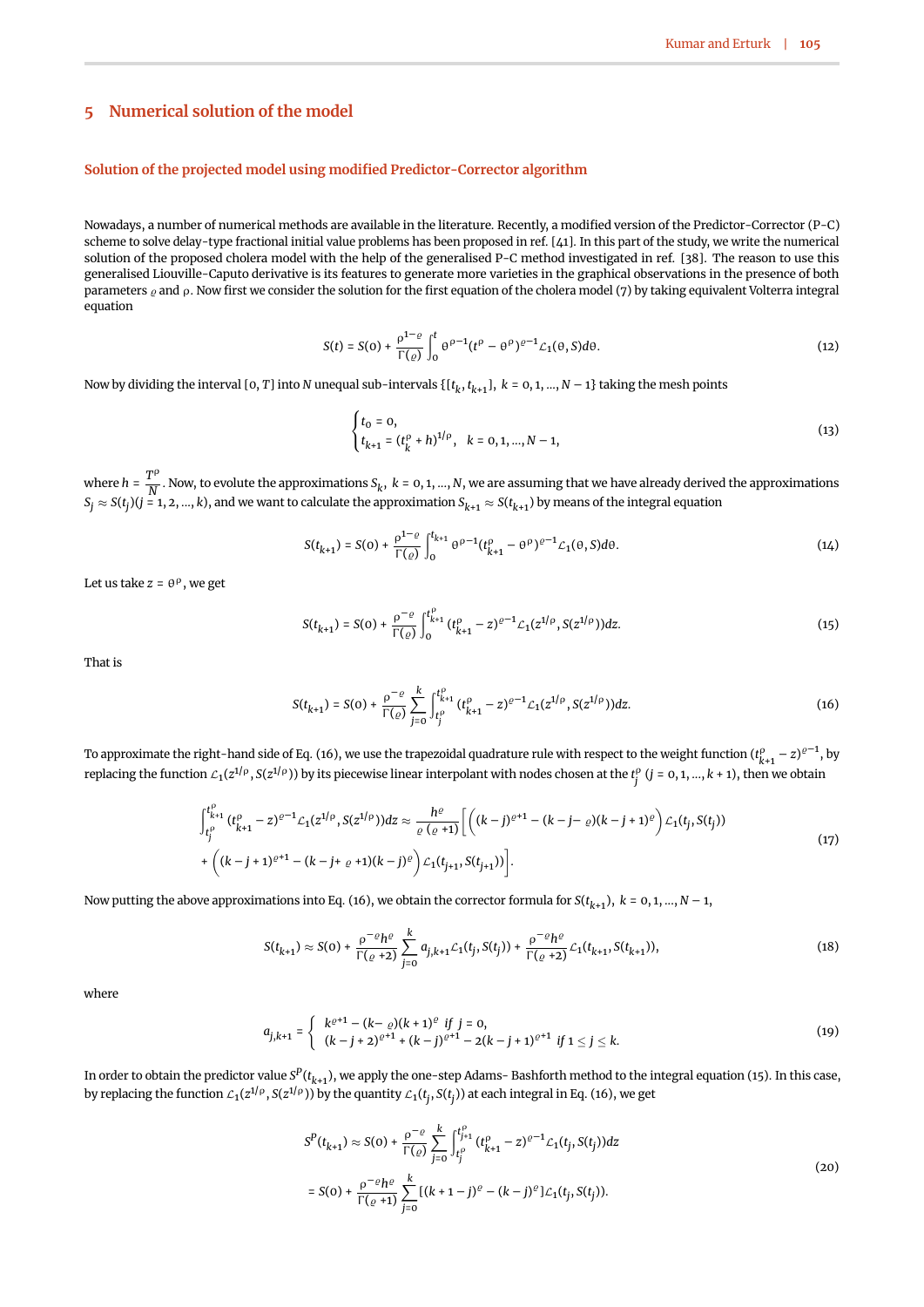Now replacing  $S(t_{k+1})$  given in the right side of [\(18\)](#page-3-3) by  $S^P(t_{k+1})$ , our P-C algorithm, for finding the approximation  $S_{k+1} \approx S(t_{k+1})$ , is completely expressed by the formula

$$
S_{k+1} \approx S(0) + \frac{\rho^{-\varrho} h^{\varrho}}{\Gamma(\varrho + 2)} \sum_{j=0}^{k} a_{j,k+1} \mathcal{L}_1(t_j, S_j) + \frac{\rho^{-\varrho} h^{\varrho}}{\Gamma(\varrho + 2)} \mathcal{L}_1(t_{k+1}, S_{k+1}^p),
$$
\n(21)

where  $S_j\approx S(t_j),\ j=0,1,...,k,$  and the predicted value  $S^P_{k+1}\approx S^P(t_{k+1})$  is given in Eq. [\(20\)](#page-3-4) with the weights  $a_{j,k+1}$  being defined according to [\(19\)](#page-3-5). So, the Predictor-Corrector formulae for the system [\(7\)](#page-2-2) are given by

<span id="page-4-0"></span>
$$
S_{k+1} \approx S(0) + \frac{\rho^{-\varrho}h^{\varrho}}{\Gamma(\varrho+2)} \sum_{j=0}^{k} a_{j,k+1} \mathcal{L}_{1}(t_{j}, S_{j}) + \frac{\rho^{-\varrho}h^{\varrho}}{\Gamma(\varrho+2)} \mathcal{L}_{1}(t_{k+1}, S_{k+1}^{p}),
$$
  
\n
$$
I_{k+1} \approx I(0) + \frac{\rho^{-\varrho}h^{\varrho}}{\Gamma(\varrho+2)} \sum_{j=0}^{k} a_{j,k+1} \mathcal{L}_{2}(t_{j}, I_{j}) + \frac{\rho^{-\varrho}h^{\varrho}}{\Gamma(\varrho+2)} \mathcal{L}_{2}(t_{k+1}, I_{k+1}^{p}),
$$
  
\n
$$
R_{k+1} \approx R(0) + \frac{\rho^{-\varrho}h^{\varrho}}{\Gamma(\varrho+2)} \sum_{j=0}^{k} a_{j,k+1} \mathcal{L}_{3}(t_{j}, R_{j}) + \frac{\rho^{-\varrho}h^{\varrho}}{\Gamma(\varrho+2)} \mathcal{L}_{3}(t_{k+1}, R_{k+1}^{p}),
$$
  
\n
$$
V_{k+1} \approx V(0) + \frac{\rho^{-\varrho}h^{\varrho}}{\Gamma(\varrho+2)} \sum_{j=0}^{k} a_{j,k+1} \mathcal{L}_{4}(t_{j}, V_{j}) + \frac{\rho^{-\varrho}h^{\varrho}}{\Gamma(\varrho+2)} \mathcal{L}_{4}(t_{k+1}, V_{k+1}^{p}),
$$
  
\n(22)

<span id="page-4-1"></span>where

$$
S^{P}(t_{k+1}) \approx S(0) + \frac{\rho^{-\varrho}h^{\varrho}}{\Gamma(\varrho+1)} \sum_{j=0}^{k} [(k+1-j)^{\varrho} - (k-j)^{\varrho}] \mathcal{L}_{1}(t_{j}, S(t_{j})),
$$
  
\n
$$
I^{P}(t_{k+1}) \approx I(0) + \frac{\rho^{-\varrho}h^{\varrho}}{\Gamma(\varrho+1)} \sum_{j=0}^{k} [(k+1-j)^{\varrho} - (k-j)^{\varrho}] \mathcal{L}_{2}(t_{j}, I(t_{j})),
$$
  
\n
$$
R^{P}(t_{k+1}) \approx R(0) + \frac{\rho^{-\varrho}h^{\varrho}}{\Gamma(\varrho+1)} \sum_{j=0}^{k} [(k+1-j)^{\varrho} - (k-j)^{\varrho}] \mathcal{L}_{3}(t_{j}, R(t_{j})),
$$
  
\n
$$
V^{P}(t_{k+1}) \approx V(0) + \frac{\rho^{-\varrho}h^{\varrho}}{\Gamma(\varrho+1)} \sum_{j=0}^{k} [(k+1-j)^{\varrho} - (k-j)^{\varrho}] \mathcal{L}_{4}(t_{j}, V(t_{j})).
$$
\n(23)

<span id="page-4-4"></span>**Theorem 3** [\[39\]](#page-9-16) Assume that  $\mathcal{L}_1(t,S)$ ,  $\mathcal{L}_2(t,I)$ ,  $\mathcal{L}_3(t,R)$ ,  $\mathcal{L}_4(t,V)$  satisfy the Lipschitz condition and  $S_j,$   $I_j,$   $R_j,$   $V_j$  (j = 1, …, k + 1) are the solutions *of the Predictor-Corrector method* [\(22\)](#page-4-0) *and* [\(23\)](#page-4-1)*. Then, the proposed numerical scheme is conditionally stable.*

### **Solution of the model by** *Kumar-Erturk (K-E)* **fractional numerical algorithm**

Now we utilize one more method which is a very recent numerical method given by *Kumar et al.* in [\[42\]](#page-9-19) to simulate nonlinear fractional-order IVPs. The scheme is defined by the following theorem:

**Theorem 4** *Recall the IVP* [\(9a\)](#page-2-3)*-*[\(9b\)](#page-2-4)*. Let*

$$
\mathcal{F}(\nu, S_*(\nu)) = \mathcal{L}_1\left(\left\{t^\rho - (t^\rho - \nu \Gamma(\rho + 1)\rho^\rho)^{\frac{1}{\varrho}}\right\}^{\frac{1}{\rho}}, S(t^\rho - (t^\rho - \nu \Gamma(\rho + 1)\rho^\rho)^{\frac{1}{\varrho}})^{\frac{1}{\rho}}\right),
$$

*with the assumption of Theorem [1](#page-2-5) hold. Then, a solution of* [\(9a\)](#page-2-3)*-*[\(9b\)](#page-2-4) *is defined by*

<span id="page-4-2"></span>
$$
S(t)=S_*(t^{\varrho}\rho^{-\varrho}/\Gamma(\varrho+1)),
$$

*where S*∗(ν) *is a solution of classical differential equations*

$$
\frac{dS_*(v)}{dv} = \mathcal{F}(v, S_*(v)),\tag{24}
$$

<span id="page-4-3"></span>*and*

$$
S_*(0) = S_0.
$$
 (25)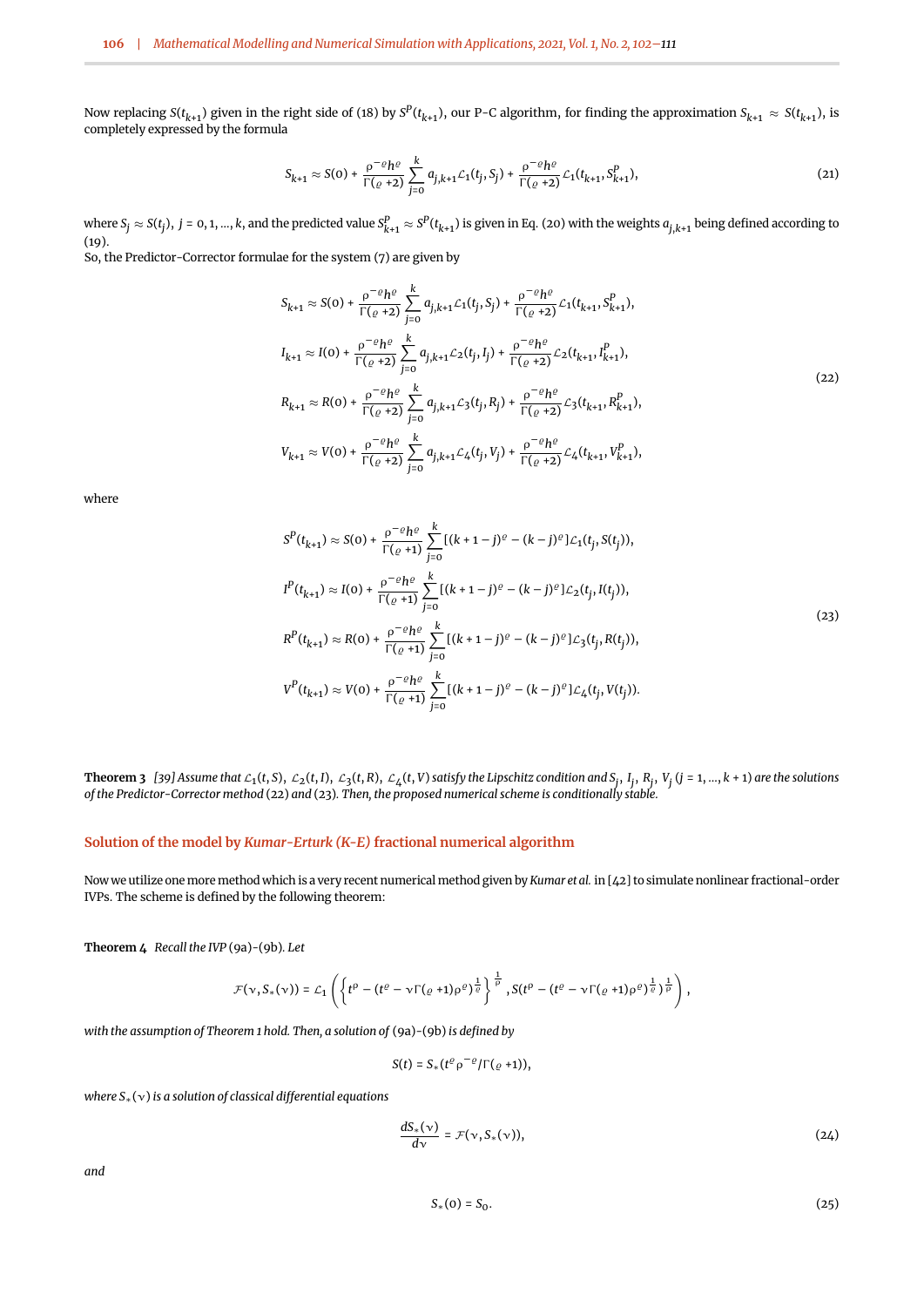**Proof** Let us assume from Theorem [1](#page-2-5) that *S*(*t*) is a solution of [\(9a\)](#page-2-3)-[\(9b\)](#page-2-4) which also satisfies [\(10\)](#page-2-6). Let  $\tau^\rho$  =  $t^\rho$  – ( $t^\varrho$  –  $\gamma\Gamma(\varrho$  +1) $\rho^\varrho)^{1/\varrho}.$  Then Eq. [\(10\)](#page-2-6) can be re-written as

<span id="page-5-1"></span>
$$
S(t) = S_0 + \int_0^{t^{\rho} \rho^{-\rho} / \Gamma(\rho+1)} L_1 \left( \left\{ t^{\rho} - (t^{\rho} - \nu \Gamma(\rho+1)\rho^{\rho})^{\frac{1}{\rho}} \right\}^{\frac{1}{\rho}}, S(t^{\rho} - (t^{\rho} - \nu \Gamma(\rho+1)\rho^{\rho})^{\frac{1}{\rho}})^{\frac{1}{\rho}} \right) dv
$$
  
=  $S_0 + \int_0^{t^{\rho} \rho^{-\rho} / \Gamma(\rho+1)} \mathcal{F}(\nu, S_*(\nu)) d\nu.$  (26)

Also, every solution of [\(24\)](#page-4-2)-[\(25\)](#page-4-3) is the solution of the VIE given below and vice versa.

$$
S_*(\nu) = S_0 + \int_0^{\nu} \mathcal{F}(s, S_*(s)) ds, \ \ 0 \leq \nu \leq a^{\varrho} \rho^{-\varrho} / \Gamma(\varrho + 1). \tag{27}
$$

Since,  $0 \le t^{\varrho} \rho^{-\varrho} / \Gamma(\varrho +1) \le a^{\varrho} \rho^{-\varrho} / \Gamma(\varrho +1)$ , the right-hand side of equation [\(26\)](#page-5-1) is equal to  $S_*(t^{\varrho} \rho^{-\varrho} / \Gamma(\varrho +1))$ .

Now we derive the numerical solution of the considered model [\(7\)](#page-2-2) based on the above methodology. Firstly, the corresponding classical model is

$$
\frac{dS_*}{d\nu} = b - S_* - \beta S_* I_* + \nu V_* + \gamma R_*,
$$
\n
$$
\frac{dI_*}{d\nu} = -dI_* + \beta S_* I_* - \sigma I_* - \omega I_* - \alpha I_*,
$$
\n
$$
\frac{dR_*}{d\nu} = -dR_* + \alpha I_* - \gamma R_*,
$$
\n
$$
\frac{dV_*}{d\nu} = \sigma I_* - \nu V_*.
$$
\n(28)

If the solution of this system is  $(S_*(v), I_*(v), R_*(v)), V_*(v)$ , then the solution of the model is  $(S_*(t^{\varrho}/\Gamma(\varrho+1)), I_*(t^{\varrho}/\Gamma(\varrho+1)), R_*(t^{\varrho}/\Gamma(\varrho+1))$ +1)), *V*∗(*t* ϱ /Γ(ϱ +1))).

**Remark 1** *This method is one of the fast numerical methods as compared to other available methods to solve the fractional-order initial value problems. The output processing time of the algorithm is very less,which means the scheme gives the outputs in a very short of time. Also, it is very easy to code this algorithm via any software like, Mathematica, Maple or MATLAB.*

## <span id="page-5-0"></span>**6 Simulation results**

Now we perform the analysis for the given cholera model [\(7\)](#page-2-2) with the help of real parameter values given in Table [1.](#page-2-1) For the initial values of all four classes of cholera model, we assume *S*(0) = 20000, *I*(0) = 30, *R*(0) = 0 and *V*(0) = 1000000. In Figure [1,](#page-5-2) we plotted the graphs of infectious class *I*(*t*) versus time variable *t* at various fractional order values along with the fixed values of extra parameter  $\rho = 0.75$  by using both (K-E and P-C) numerical methods. Where-from sub-figure [1a](#page-5-2) we can observe the variations in the infected individuals by K-E method and from sub-figure [1b](#page-5-2) by using P-C method. We can see that the outputs of both methods are slightly different. In the case of K-E method, as much as time increasing, the infectious population is converging to the lower values much faster than the case of P-C method.

<span id="page-5-2"></span>

**Figure 1.** Dynamics of infectious class  $I(t)$  at fractional-order values  $\rho$ = 1, 0.95, 0.90.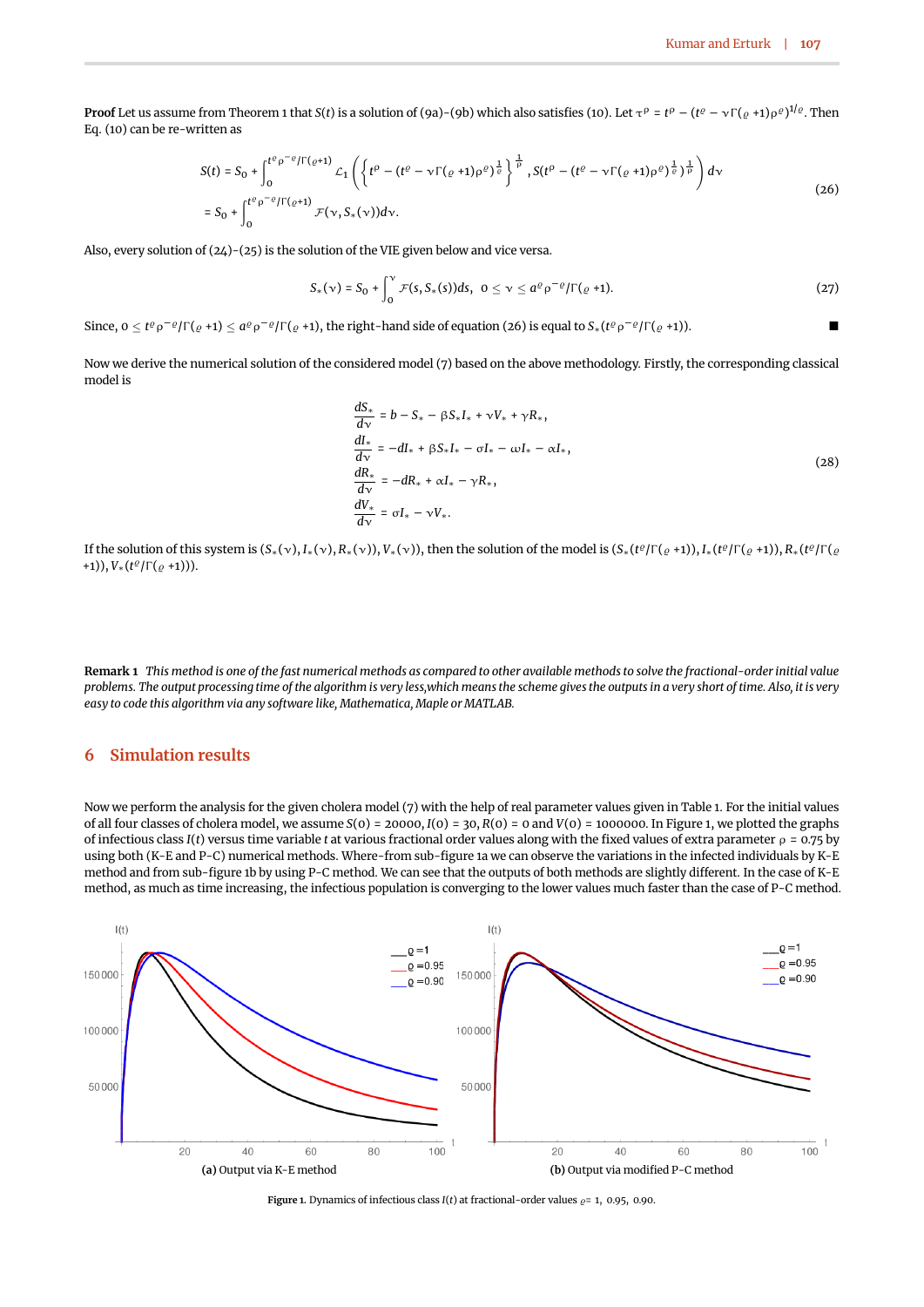<span id="page-6-0"></span>

**Figure 2.** Dynamics of recovered class  $R(t)$  at fractional-order values  $\varrho$ = 1, 0.95, 0.90.

<span id="page-6-1"></span>

**Figure 3.** Dynamics of enviroment  $V(t)$  at fractional-order values  $\rho = 1$ , 0.95, 0.90.

In Figure [2,](#page-6-0) the graphs of recovered class *R*(*t*) versus time variable *t* at various fractional orders along with ρ = 0.75 by using both numerical methods are given. From sub-figure [2a,](#page-6-0) we can see the variations in the recovered individuals by K-E method and from sub-figure [2b](#page-6-0) by using P-C method. Again the outputs of both methods are slightly different. In the case of K-E method, the recovered population is increasing much faster then the case of P-C method. Similarly, decrement in the environmental infection or the number of bacteria concentrations *V*(*t*) can be observed from Figure [3](#page-6-1) (sub-figure [3a](#page-6-1) via K-E method and sub-figure [3b](#page-6-1) via P-C method). For understanding the role of extra parameter ρ, we plotted the group of Figures [4,](#page-6-2) [5,](#page-7-1) and [6.](#page-7-2) Here we notice that the variations caused by extra parameter ρ in K-E method (sub-figures [4a,](#page-6-2) [5a,](#page-7-1) [6a\)](#page-7-2) are totally reverse to the variations caused by  $\rho$  in P-C method (sub-figures [4b,](#page-6-2) [5b,](#page-7-1) [6b\)](#page-7-2). It means that both methods process the role of  $\rho$  in a different way, which makes their comparison more interesting.

<span id="page-6-2"></span>

**Figure 4.** Variations caused by extra parameter  $\rho$  in class *I*(*t*) at fractional-order  $\rho$  = 0.95.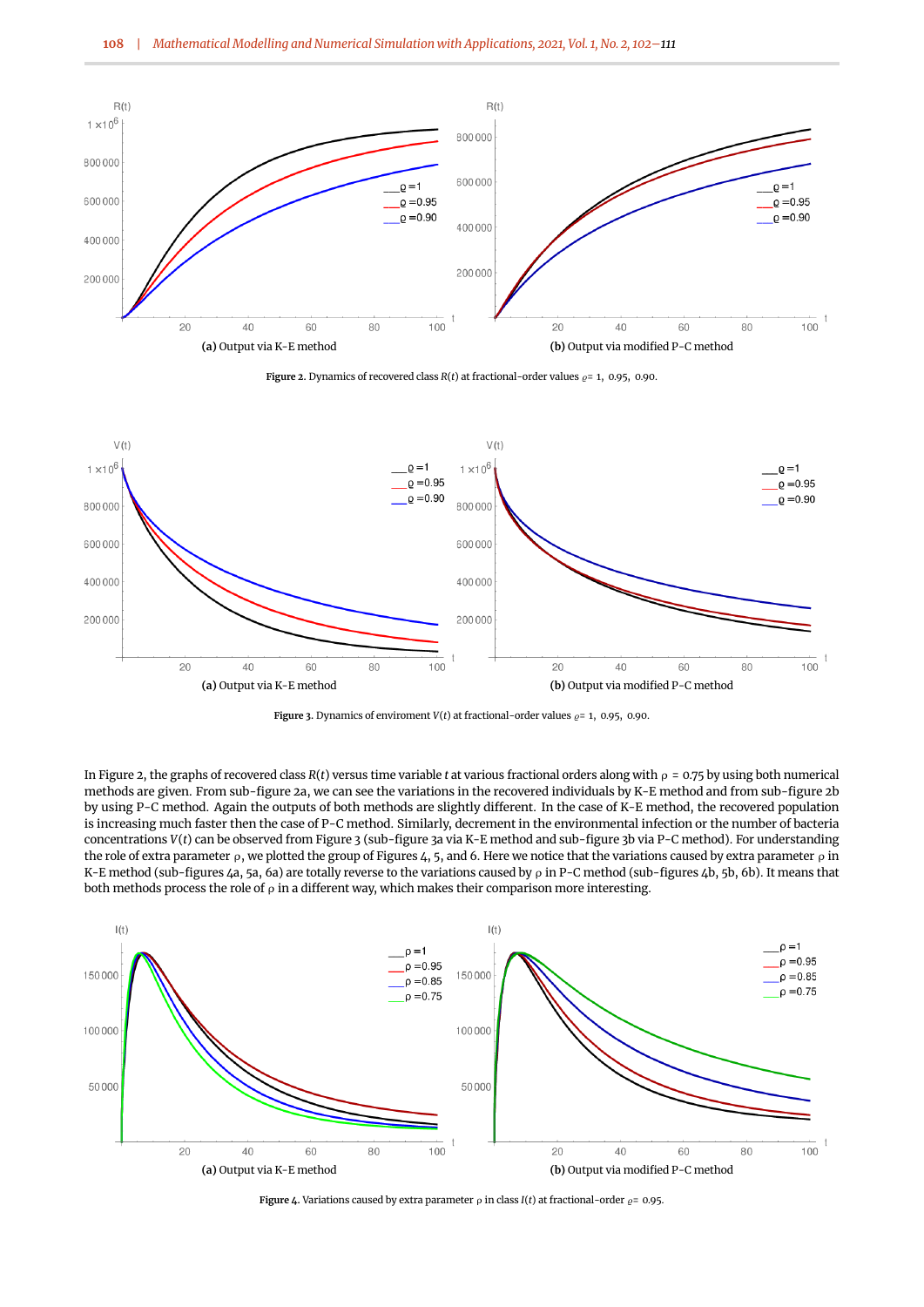<span id="page-7-1"></span>

**Figure 5.** Variations caused by extra parameter  $\rho$  in class  $R(t)$  at fractional-order  $\rho = 0.95$ .

<span id="page-7-2"></span>

**Figure 6.** Variations caused by extra parameter  $\rho$  in class  $V(t)$  at fractional-order  $\rho = 0.95$ .

From the above given graphical simulations, we can see that both methods perform well to simulate the dynamics of the given cholera model. The outputs of both methods are slightly different which justify the importance of both schemes in this study. But when we compare the processing speed of both methods then K-E method is very fast as compared to P-C scheme because it takes only 1/4*th* processing time of the P-C method. The stability of the given P-C method is available as mentioned in Theorem [3](#page-4-4) but the analysis related to the stability of K-E method still needs to be studied.

## <span id="page-7-0"></span>**7 Conclusion**

In this research work, we have investigated a mathematical model of cholera disease in the sense of the generalised Liouville-Caputo fractional derivative. We have proved the results for the existence of a unique solution. Numerical solutions to the considered model have been derived with the help of two different methods and the importance of both schemes has been justified. A couple of figures are simulated to explore the given cholera disease dynamics. The main aim of this work has been to explore the given disease dynamics as well as the efficiency, accuracy, and differences of both numerical methods. In the future, the given model can be solved by using any other fractional derivatives and the proposed schemes can be utilized to solve different types of non-linear fractional order models.

## **Declarations**

#### **Consent for publication**

Not applicable.

#### **Data availability statement**

The data used in this study are mentioned/available in the manuscript.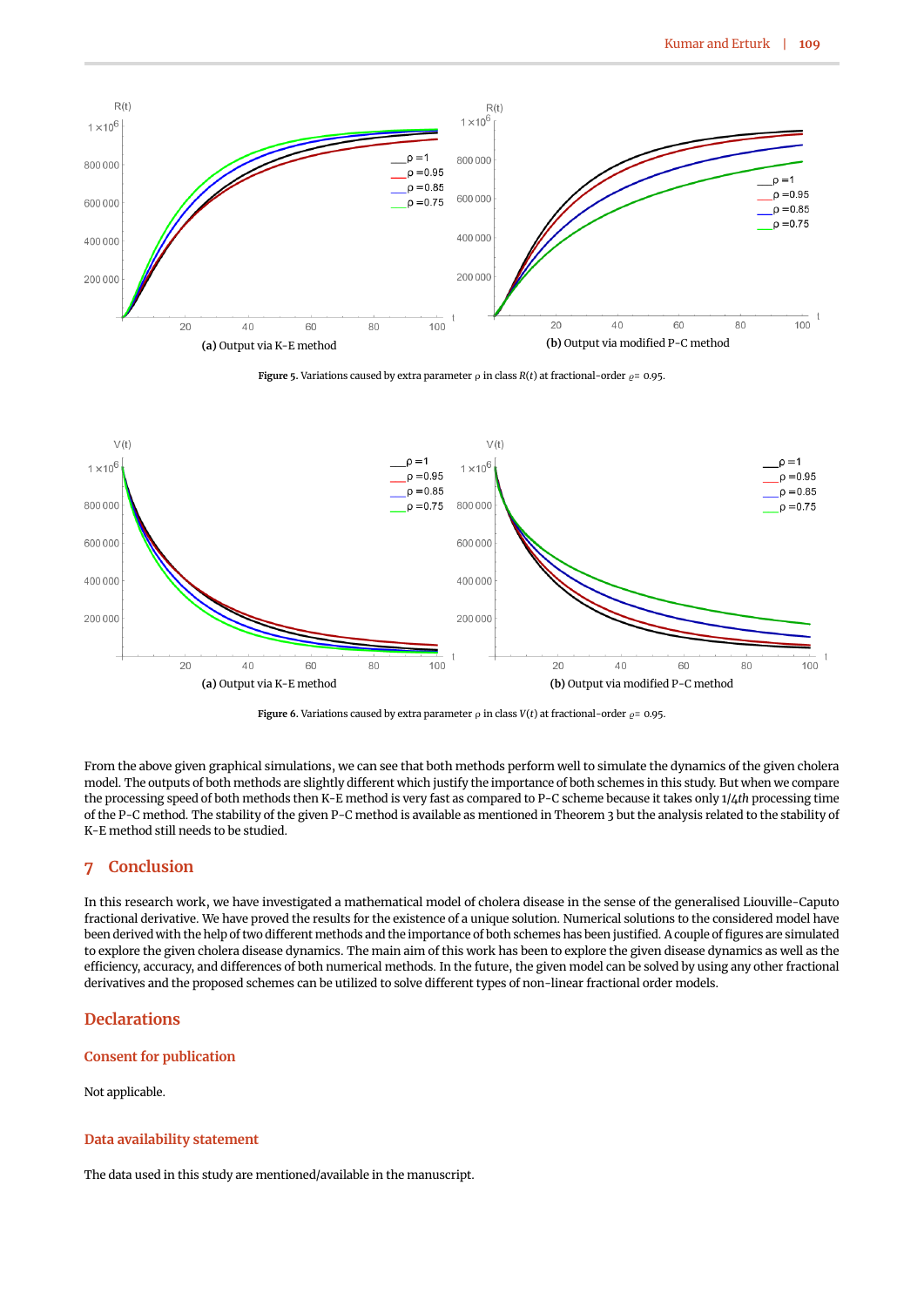#### **Conflicts of interest**

The authors declare that they have no conflict of interests.

#### **Funding**

Not applicable.

#### **Author's contributions**

P.K.: Conceptualization, Investigation, Formal analysis, Resources, Visualization, Writing - original draft. V.S.E.: Investigation, Software, Writing-Reviewing and Editing. All authors discussed the results and contributed to the final manuscript.

#### **Acknowledgements**

Not applicable.

#### **References**

- <span id="page-8-0"></span>[1] Piarroux, R., Barrais, R., Faucher, B., Haus, R., Piarroux, M., Gaudart, J., Magloire, R. & Raoult, D. Understanding the cholera epidemic, Haiti. *Emerging infectious diseases*, 17(7), 1161, (2011). [\[CrossRef\]](https://doi.org/10.3201/eid1707.110059)
- <span id="page-8-1"></span>[2] Tappero, J.W. & Tauxe, R.V. Lessons learned during public health response to cholera epidemic in Haiti and the Dominican Republic. *Emerging infectious diseases*, 17(11), 2087,(2011). [\[CrossRef\]](https://doi.org/10.3201/eid1711.110827)
- <span id="page-8-2"></span>[3] Lemos-Paião, A.P., Silva, C.J. & Torres, D.F. An epidemic model for cholera with optimal control treatment. *Journal of Computational and Applied Mathematics*, 318, 168-180, (2017). [\[CrossRef\]](https://doi.org/10.1016/j.cam.2016.11.002)
- <span id="page-8-3"></span>[4] Eustace, K.A., Osman, S. & Wainaina, M. Mathematical modelling and analysis of the dynamics of cholera. *Global Journal of Pure and Applied Mathematics*, 14(9), 1259-1275, (2018). [\[CrossRef\]](https://doi.org/10.1016/j.cam.2016.11.002)
- <span id="page-8-4"></span>[5] Sun, G.Q., Xie, J.H., Huang, S.H., Jin, Z., Li, M.T. & Liu, L. Transmission dynamics of cholera: Mathematical modeling and control strategies. *Communications in Nonlinear Science and Numerical Simulation*, 45, 235-244, (2017). [\[CrossRef\]](https://doi.org/10.1016/j.cnsns.2016.10.007)
- <span id="page-8-5"></span>[6] Njagarah, J.B.H. & Tabi, C.B. Spatial synchrony in fractional order metapopulation cholera transmission. *Chaos, Solitons & Fractals*, 117, 37-49, (2018). [\[CrossRef\]](https://doi.org/10.1016/j.chaos.2018.10.004)
- <span id="page-8-6"></span>[7] Kilbas, A., Srivastava, H.M., and Trujillo, J.J. *Theory and Applications of Fractional Differential Equations*. Elsevier Science, (2006).
- <span id="page-8-7"></span>[8] Podlubny, I. *Fractional Differential Equations: An Introduction to Fractional Derivatives, Fractional Differential Equations, to Methods of their Solution and Some of their Applications*. Elsevier, (1998).
- <span id="page-8-8"></span>[9] Kumar, P. & Erturk, V.S. The analysis of a time delay fractional COVID-19 model via Caputo type fractional derivative. *Mathematical Methods in the Applied Sciences*, (2020). [\[CrossRef\]](https://doi.org/10.1002/mma.6935)
- <span id="page-8-9"></span>[10] Kumar, P., Erturk, V.S., Abboubakar, H. & Nisar, K.S. Prediction studies of the epidemic peak of coronavirus disease in Brazil via new generalised Caputo type fractional derivatives. *Alexandria Engineering Journal*, 60(3), 3189-3204, (2021). [\[CrossRef\]](https://doi.org/10.1016/j.aej.2021.01.032)
- <span id="page-8-10"></span>[11] Gao, W., Veeresha, P., Baskonus, H.M., Prakasha, D.G. & Kumar, P. A New Study of Unreported Cases of 2019-nCOV Epidemic Outbreaks. *Chaos, Solitons & Fractals*,138, 109929, (2020). [\[CrossRef\]](https://doi.org/10.1016/j.chaos.2020.109929)
- <span id="page-8-11"></span>[12] Nabi, K.N., Abboubakar, H. & Kumar, P. Forecasting of COVID-19 pandemic: From integer derivatives to fractional derivatives. *Chaos, Solitons & Fractals*, 141, 110283, (2020). [\[CrossRef\]](https://doi.org/10.1016/j.chaos.2020.110283)
- <span id="page-8-12"></span>[13] Nabi, K.N., Kumar, P. & Erturk, V.S. Projections and fractional dynamics of COVID-19 with optimal control strategies. *Chaos, Solitons & Fractals*, 145, 110689, (2021). [\[CrossRef\]](https://doi.org/10.1016/j.chaos.2021.110689)
- <span id="page-8-13"></span>[14] Kumar, P., Erturk, V.S., & Murillo-Arcila, M. A new fractional mathematical modelling of COVID-19 with the availability of vaccine.*Results in Physics*, 24, 104213, (2021). [\[CrossRef\]](https://doi.org/10.1016/j.rinp.2021.104213)
- <span id="page-8-14"></span>[15] Naik, P.A., Yavuz, M., Qureshi, S., Zu, J. & Townley, S. Modeling and analysis of COVID-19 epidemics with treatment in fractional derivatives using real data from Pakistan. *The European Physical Journal Plus*, 135(10), 1-42, (2020). [\[CrossRef\]](https://doi.org/10.1140/epjp/s13360-020-00819-5)
- <span id="page-8-15"></span>[16] Özköse, F., & Yavuz, M. Investigation of interactions between COVID-19 and diabetes with hereditary traits using real data: A case study in Turkey. *Computers in biology and medicine,* 105044, (2022). [\[CrossRef\]](https://doi.org/10.1016/j.compbiomed.2021.105044)
- <span id="page-8-16"></span>[17] Ikram, R., Khan, A., Zahri, M., Saeed, A., Yavuz, M. & Kumam, P. Extinction and stationary distribution of a stochastic COVID-19 epidemic model with time-delay. *Computers in Biology and Medicine*, 141, 105115, (2022). [\[CrossRef\]](https://doi.org/10.1016/j.compbiomed.2021.105115)
- <span id="page-8-17"></span>[18] Allegretti, S., Bulai, I.M., Marino, R., Menandro, M.A. & Parisi, K. Vaccination effect conjoint to fraction of avoided contacts for a Sars-Cov-2 mathematical model. *Mathematical Modelling and Numerical Simulation with Applications (MMNSA)*, 1(2), 56-66, (2021). [\[CrossRef\]](https://doi.org/10.53391/mmnsa.2021.01.006)
- <span id="page-8-18"></span>[19] Kumar, P., Erturk, V.S., Yusuf, A. & Kumar, S. Fractional time-delay mathematical modeling of Oncolytic Virotherapy. *Chaos, Solitons & Fractals*, 150, 111123, (2021). [\[CrossRef\]](https://doi.org/10.1016/j.chaos.2021.111123)
- <span id="page-8-19"></span>[20] Abboubakar, H., Kumar, P., Erturk, V.S. & Kumar, A. A mathematical study of a Tuberculosis model with fractional derivatives. *International Journal of Modeling, Simulation, and Scientific Computing*, 2150037, (2021). [\[CrossRef\]](https://doi.org/10.1142/S1793962321500379)
- <span id="page-8-20"></span>[21] Abboubakar, H., Kumar, P., Rangaig, N.A. & Kumar, S. A Malaria Model with Caputo-Fabrizio and Atangana-Baleanu Derivatives. *International Journal of Modeling, Simulation, and Scientific Computing*, 12(02), 2150013, (2020). [\[CrossRef\]](https://doi.org/10.1142/S1793962321500136)
- <span id="page-8-21"></span>[22] Kumar, P., Erturk, V.S., Yusuf, A. & Sulaiman, T.A. Lassa hemorrhagic fever model using new generalized Caputo-type fractional derivative operator. *International Journal of Modeling, Simulation, and Scientific Computing*, 12(06), 2150055, (2021). [\[CrossRef\]](https://doi.org/10.1142/S1793962321500550)
- <span id="page-8-22"></span>[23] Kumar, P., Erturk, V.S., Yusuf, A., Nisar, K.S. & Abdelwahab, S.F. A study on canine distemper virus (CDV) and rabies epidemics in the red fox population via fractional derivatives. *Results in Physics*, 25, 104281, (2021). [\[CrossRef\]](https://doi.org/10.1016/j.rinp.2021.104281)